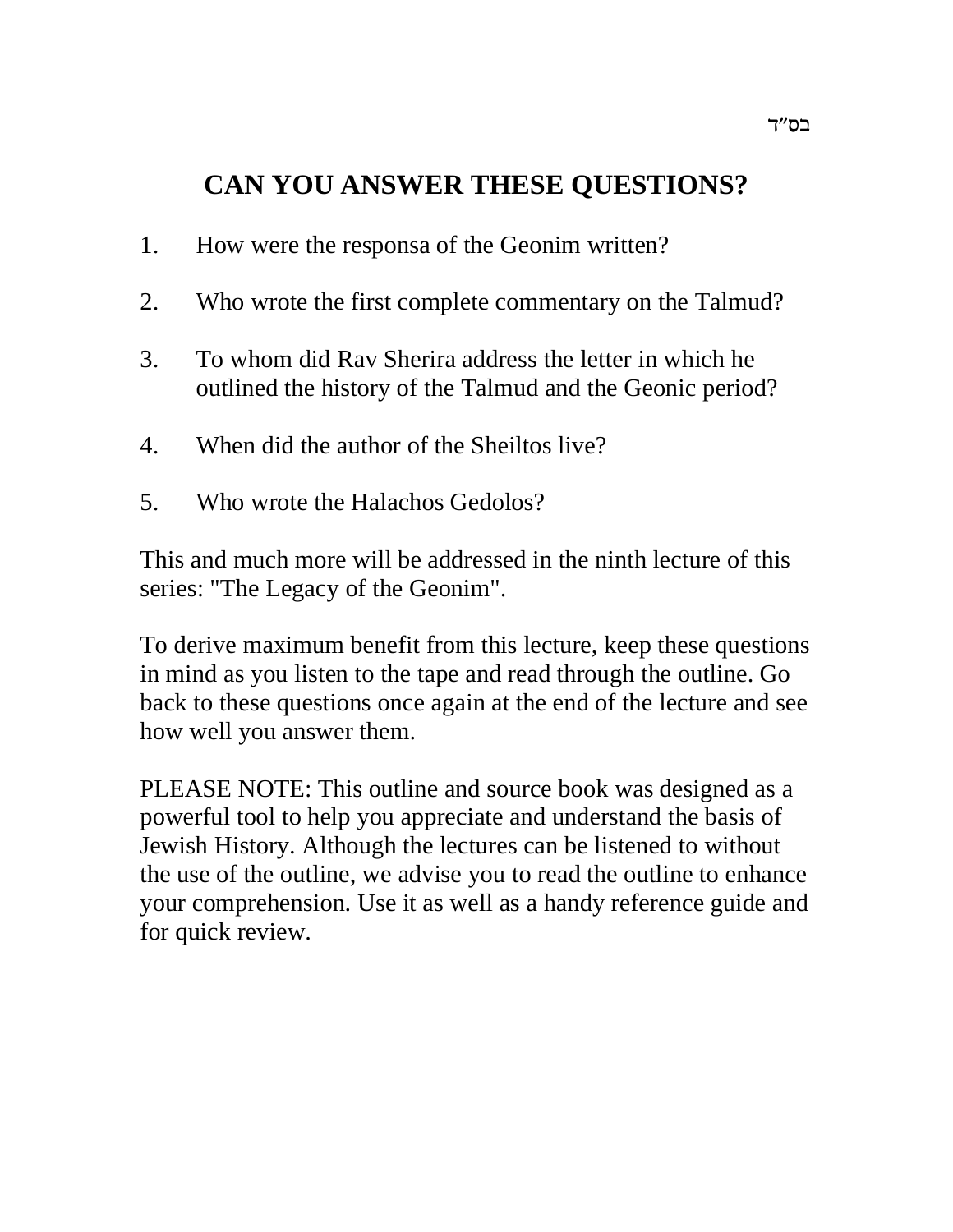### THE EPIC OF THE ETERNAL PEOPLE Presented by Rabbi Shmuel Irons

Series V Lecture #9

# THE LEGACY OF THE GEONIM-THEIR MAJOR WORKS AND CONTRIBUTIONS Presented by Rabbi Shmuel Irons

### I. The Responsa

### A.

בכל יום מהחדש (אדר?) מוציא אליהם כל השאלות שהגיעו אליו ונותן להם רשות שישיבו תשובה עליהם והם מכבדין אותו ואומרים לא נשיב בפניך עד שהוא תוקף בהם ואז מדברים כל אחד ואחד לפי דעתו לפי חכמתו מקשין ומפרקין ונושאין ונותנין בכל דבר ודבר ומעיינין יפה יפה. וראש ישיבה שומע את הדברים ומבין כל מה שאומרין ומקשין זה לזה ועומד ומעיין בדבריהם עד שיתברר לו האמת, ומיד יצוה לסופר להשיב ולכתוב. וכך היה מנהגם .<br>לעשות בכל יום ויום עד שמשיבין תשובת כל השאלות שבאו להם השנה מקהלות ישראל. ובתכלית החודש יקראו התשובות והשאלות במעמד כל החבורה כולה וחותם עליהן ראש ישיבה ואחר כך שולחין אותם לבעליהן. ואז מחלק הממון אליהם. 0סיפור נתן הבבלי המובא בסוף ס׳ היוחסין

Every day of the month of Adar the Rosh Yeshiva would bring out to them all of the questions (shiailos) that had reached him and he would give the Yeshiva permission to respond. They would [first] honor him by saying, "We will not respond in your presence." Only when he would prevail upon them would they respond, each according to his understanding and wisdom. They would ask and answer, argue back and forth and look very deeply into every matter. The Rosh Yeshiva would listen to the words [that were uttered] and would discern all that they said and asked one another. He would then get up and think through their words until he was certain he had uncovered the truth. He would then immediately command the scribe to respond and write [the responsa that he dictated]. This was what was regularly done every day until all the the questions that had come to him throughout the year from the Jewish communities would be answered. At the end of the month they would read the questions and answers in the presence of the entire group. The Rosh Yeshiva would then affix his signature to them and send them to their respective inquirers. Then, [after he had sent out the responsa,] would he distribute the funding to them. **Account of Nasan HaBavli as is recorded at the end of Sefer HaYuchasin**

B.

עמרם בר ששנא ר"מ דמתא מחסיא לכל רבנן ותלמידיהון ושאר אחינו בית ישראל הדרים במדינת ברצלונא, יקרים ונכבדים ואהובים לפנינו, שלומם ירבה לעד ויגדל. קבלו שלום ממני וממר צמח דיינא דבבא ומן רישי כלי, ומכל החכמים הסמוכים שהם במקום סנהדרי גדולה, ומן בני קיומי שהם במקום סנהדרי הקטנה, ומשאר חכמים ותנאים ות"ח שבישיבה כלה, שתמיד בשלומכם אנו שואלים ומבקשים רחמים עליכם מן המקום ברחמיו הרבים. תשובת הגאונים ליק נ״ו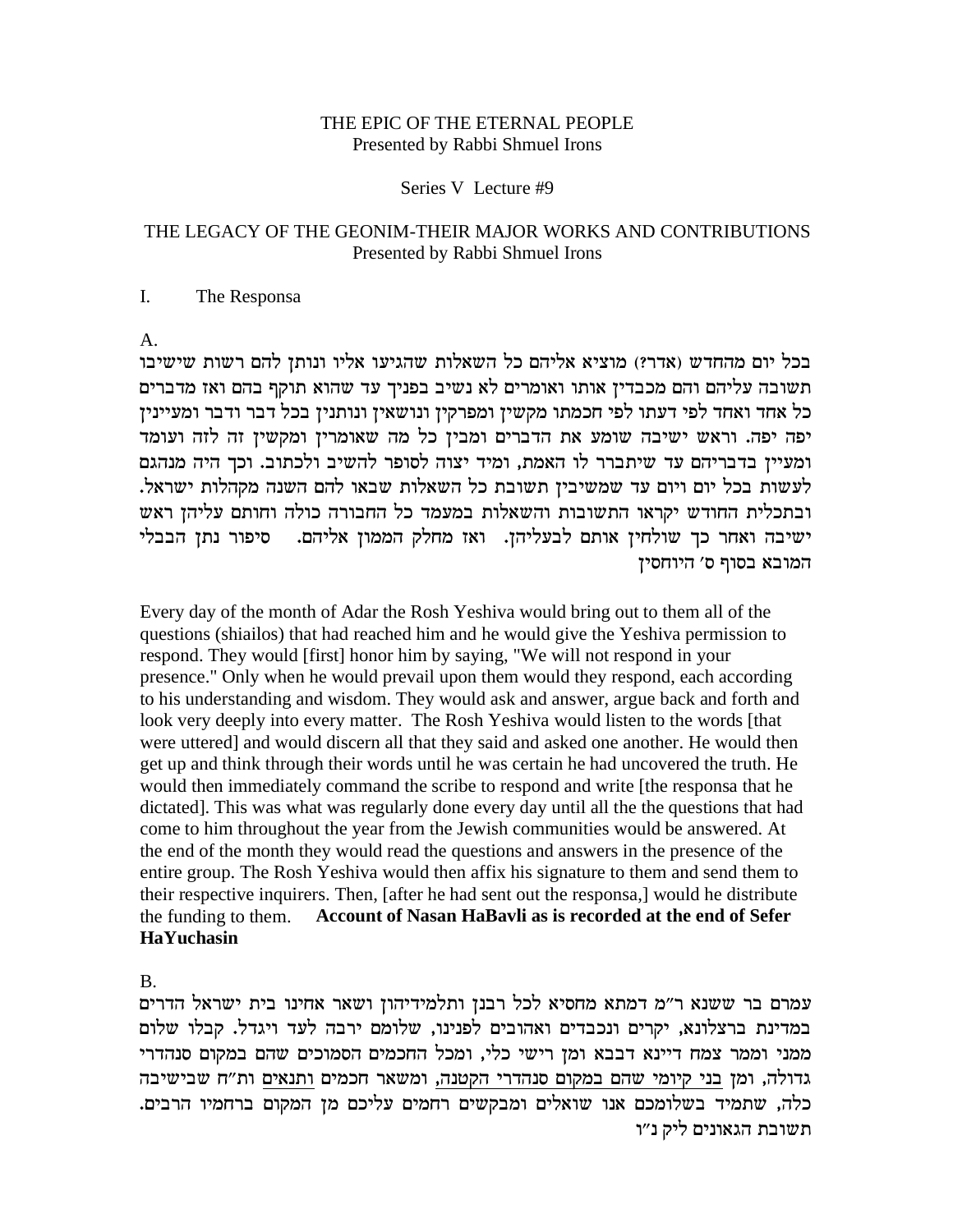[From] Amram bar Sheshna, Resh Mesivta of Masa Mechasia to all the Rabbis and their disciples and the rest of our brethren of the House of Israel that dwell in Barcelona. [They who are] precious and esteemed and beloved by us may their peace for ever be magnified. Receive greetings from me and from Mar Tzemach, the judge at the gateway, and the heads of the assemblages (Reshei Callah) and from all the scholars that are ordained who are in place of the great Sanhedrin, and from the establishment who are in place of the minor Sanhedrin, and from the other scholars and tannaim (experts on Braiisos), who constantly inquire of your well being and beseech Hashem for mercy on your behalf. The questions that you asked of us we read in the presence of the head of the Beth Din and the Alufim and scholars and all the students. We have thought deeply into them and have dealt with all of the issues that were brought up in them and the following is what we have been shown through the help of Heaven. **Teshuvas HaGeonim Lik 56**

II.. The Preservation of Tradition

A.

הא כבר נקיטי רבנן פירושא דרבנן סבוראי דבתר הוראה והכין אמרו: ניחה ליה  $\ldots$ . אלין  $\epsilon$ בסדור הזה ובלשון הזה אתאמרו משמא דרבנן סבוראי ותדיר בפומיהון דכולהון מילי כתלמוד. תשובות הגאונים שערי צדק סי' ה' בשם רב שרירא גאון

[Regarding this question] the Rabbis have long accepted the commentary and explanation of the Rabbanan Savorai that were after the ruling [of the Talmud]. This is what they said: . . . These [exact] words in this order were said by the Rabbanan Savorai and it is constantly in the mouths of all of the scholars of the Talmud. **Responsa of the Gaonim - Shaarei Tzedek 5 in the name of Rav Sherira Gaon**

# B.

ואתם חברינו שמרו מפינו דברים שהז מסורת בידינו מפי אבותינו ואבות אבותינו מדורות הרבה כלשון הזה. תשובת הגאונים הרכבי רכח

As for you our colleagues, guard the words of our mouths for they [come from a reliable] tradition which was handed down to us verbatim from our fathers and the fathers of our fathers for many generations. **Responsa of Rav Hai Gaon-Teshuvas HaGaonim Harkavi 228**

C.

ואנחנו בריר לנו טובא מאי דהוי ביומי מר רב פלטוי ומר רב אחא ומר רב מתתיה גאונים ז"ל כמאי דבריר לנא מאי דחזיניה, וידעינא דוכתיה דחד חד ומושב דיליה והרבה משיחות  $\ldots$  . . . . בילהון ויומא יומא מן פירוקיה היכא הוי יתיב ומאי דרש ומאי אתמר במתיבתיה מדינאי ושמועות דקיימין בלבנא כמאן דחזינהו ושמעינהו ואלו העדנו עלינו השמים ואת וארץ האכא מר רב צמח גאון דרש כן וכן הוה אפשר אף הכין ר׳ דוסא בן הרכינס  $\dots$  גאוני מזרח ומערב ק"מ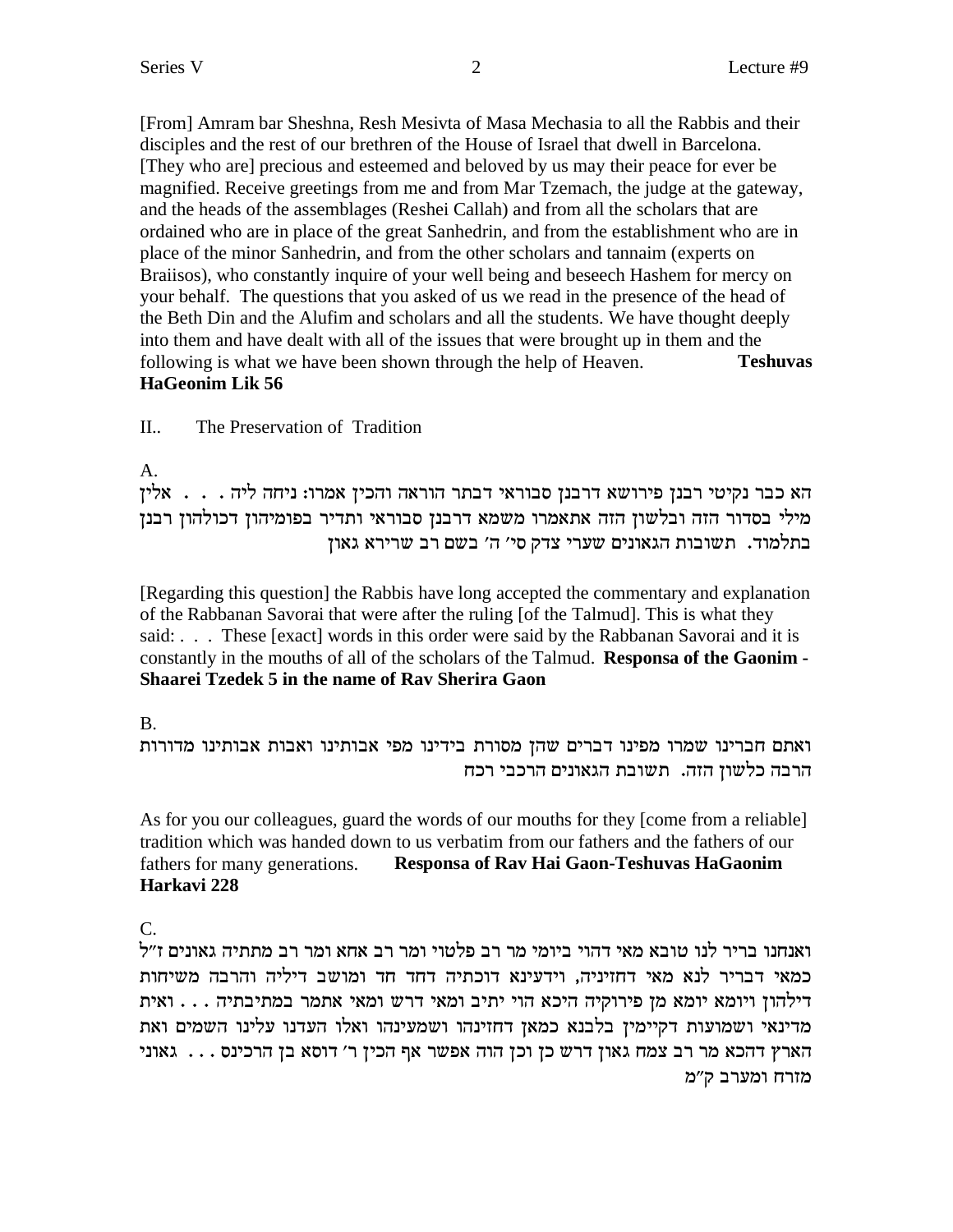We are very clear as to what has occured in the days of Rav Paltoi Gaon (841-857), Mar Rav Acha (857), and Mar Rav Matatiah Gaonim (859-868). [It is with] the same clarity as the events that we ourselves have witnessed. We know the place of each one, his dwelling place, many of their conversations, their everyday schedule, where they sat, what they expounded and what was stated in the Mesivta . . . There are arguments and traditions that stand [preserved] in our hearts as if we saw and heard them. Responsa of Rav Sherira Gaon (968-997) - Gaonei Mizrach U'Maariv 104

III. Commentaries

 $A_{\cdot}$ 

```
וסוף בימי אדוננו מרנא ורבנא פלטוי ראש ישיבה ז״ל שלחו לכתוב להם תלמוד ופתרונו
          וצוה וכתבו להם. מכתב לרב חסדאי ן' שפרוט בשנת ד"א תשי"ב
```
And lastly, in the days of our Master and Teacher Ray Paltoi, Rosh Yeshiva, of blessed memory, did the [community of Spain] send him a request to send them a copy of the Talmud with commentary. [Rav Paltoi acceded to their request] and commanded that it be written to them. A letter preserved in the Cairo Geniza which was originally sent to Rav Chisdai ibn Shafrut in the year 952.

 $\mathbf{B}$ 

וכן מפרש רב האי גבי ד׳ צריכין להודות בפרק הרואה (ברכות דף נד:). תוספות מסכת שבת דף בעמוד א

Rav Hai explains this similarly [in his commentary] to the passage in Berachos 54b: Four are required to express thanks. Tosephos Shabbos 2a

פי' רב האי גאון דהא דאמר בפסחים (דף ז:) כל המצות כולן מברך עליהן עובר לעשייתן חוץ מן הטבילה היינו בטבילת גר דלא הוי ישראל אלא כשטבל ולא מצי למימר וצונו אבל בשאר טבילות אף על פי שהוא טמא מברך דנהוג עלמא כרבי יהודה בן בתירא בדברי תורה. תוספות מסכת חוליז דף קלו עמוד ב

Rav Hai Gaon commented on that which is stated in Pesachim 7b . . . Tosephos Chullin 136b

 $C_{\cdot}$ 

בארץ בבל לומדים פירוש רבנו סעדיה שעשה מכל הקרייה ומששה סדרים. ר' פתחיה מרגנשבורג (חי בסוף המאה הי"ב)

In the land of Bavel they study the commentaries that Rav Saadyah made on Scripture and on the six orders (of Talmud or Mishna). Rav Pesachiah of Regensburg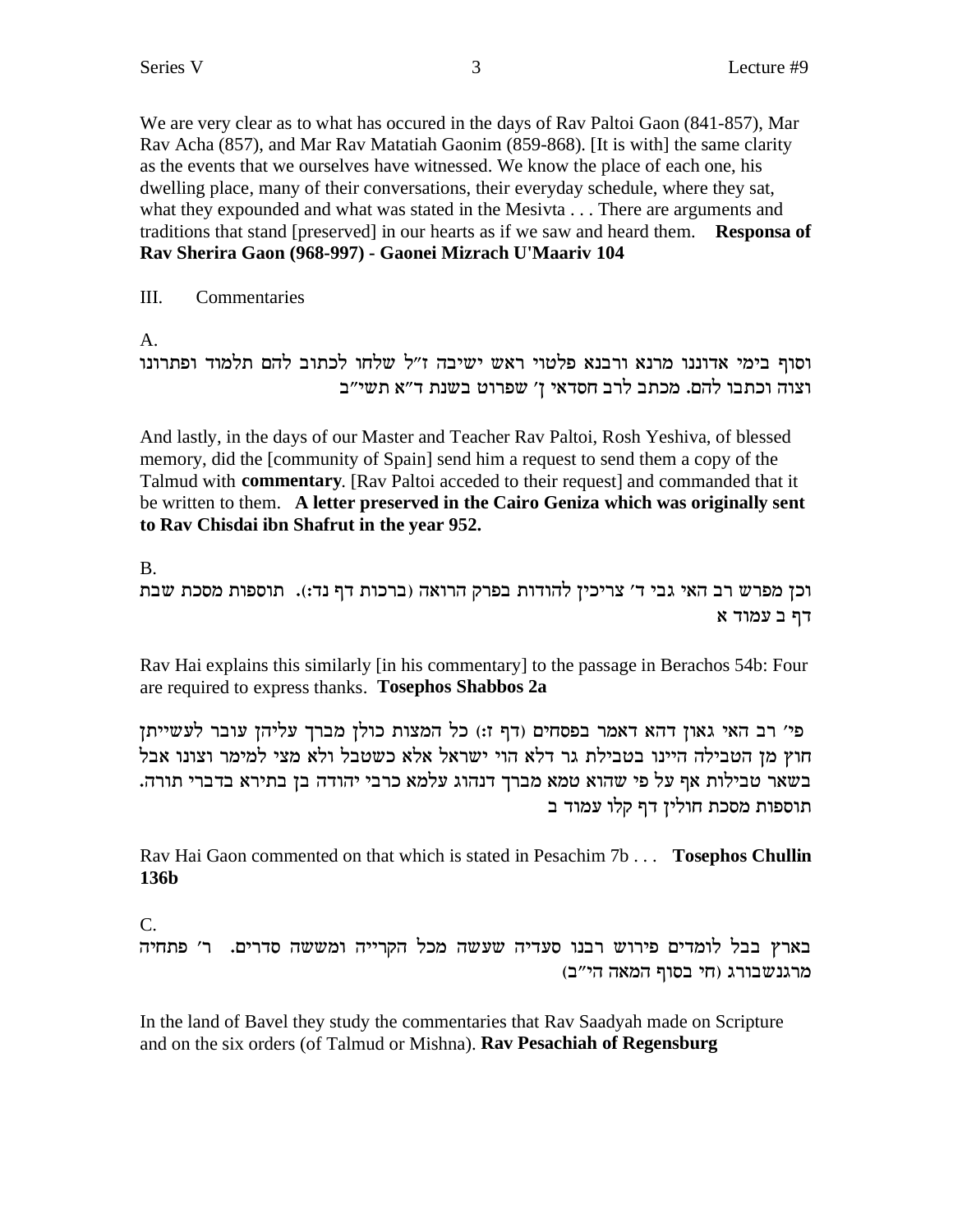D.

. ובתשובות הגאונים מצאתי (רש"י שבת יט:). . . ראיתי בתשובת הגאונים (רש"י ביצה טו.) . . בתשובת הגאונים (בבא קמא פ"ג.) . . . רש"י בל"ד מקומות בפירושו על הש"ס

ומצאתי בתשובת הגאונים בבליים. . . רש״י מסכת בכורות מט:

Rashi quotes the explanations of the Gaonim thirty four times throughout his commentary on the Talmud.

I found [the following] in a responsa from the Babylonian Gaonim. Rashi Bechoros  $49a$ 

#### $IV.$ **Histories**

#### $A_{1}$ Seder Olam Zuta

מאדם עד המבול אלף ושש מאות וחמשים ושש שנים . . . המשפחה מראש גולה שבבבל: יהויכין ואחריו בגולה שלתיאל . . . מת שלתיאל ומלך בנו זרובבל . . . וחזר זרובבבל לבבל ומת שם. ועמד אחריו משולם בנו ובימיו מלכה יון . . . ומת משולם ועמד ירי (עשירי  $\dots$  נובדיה) אחריו נומד התריו הייתה התריו והתריו התריו התר ליהויכין בזמן חרבן הבית . . . ונפטר שכניה ועמד חזקיה בנו . . . ועמד עקוב בנו . . . [ועמד נחום בנו והיה חכמים עמו שמם רב הונא ורב חינא ורב מתנה ורב חננאל . . . . ועמד יוחנן אחיו בן עקוב וחכם שלו רב חננאל. . . ועמד אחריו שפט בנו . . . . ועמד ענן בנו . . . וכאשר נפטר ענן] נשאר נתן במעי אמו והוא נתן צוציתא ראש גולה . . . ועמד אחריו רב הונא בנו [ורב ושמואל חכמים שלו?] . . . ונפטר רב הונא בזמן רבי . . . ועמד אחריו נתן בנו אחריו רב כהנא . . . ועמד אחריו רב הונא בנו ורב אחאי חכם שלו ונפטר מר הונא ועמד ועמד אחריו רב הונא מר אחיו, ושכיב ועמד אחריו רב הונא [בן] אחי[ו] (אביו) בר רב כהנא ובגויה כלון דבית דוד והכי הוה אתתיה דרב הונא ריש גלותא ברתיה דמר רב חנינא ריש מתיבתא הוה ורב חנינא גברא רבה הוה, ופריש ואזיל דיינא דריש גלותא למתא דרב חנינא ריש מתיבתא ובעא למיעבד פרקא ולא שבקיה ריש מתיבתא ואתא לקמיה דריש גלותא ופקיד ריש גלותא ושדר ואתייה לריש מתיבתא ופקיד ואותביה בהדי פילי דמתא כולי ליליא למחר אתייה ופקיד ושמטו לכל מזייה דדיקניה ולא למיתן ליה אושפיזא ואזיל ריש מתיבתא ויתיב בבי כנישתא רבתי ובכא וכו׳ ונפל מותנא בבי ריש גלותא ומיתו כולהו בחד ליליא ופש מר זוטרא בכריסה דאמיה וחזא ההוא ליליא רב חנינא בחלמיה וכו׳ וכד ילדה וכו׳ שקליה לגביה ואקרייה ושווייה גברא רבה וכד הוה מר זוטרא בר חמש עשרה שנין אזל הוא וריש מתיבתא לגבי מלכא ושקליה לראשונותיה מן רב פחדא וכו׳ והיה מר זוטרא ריש גלותא עשרים שנה ומר רב חנינא ורב סמא ורב יצחק חכמים שלו, ובימיו נהרג רב יצחק ריש מתיבתא ובההוא ימא נפק מיד רבא גדול זכר נשיאנו לחיי העולם הבא איתחזי ליה עמודא דנורא ונפקו בהדיה ארבע מאה גוברין ועבדו קרבא עם פרסאי ואורית מלכותא וגבה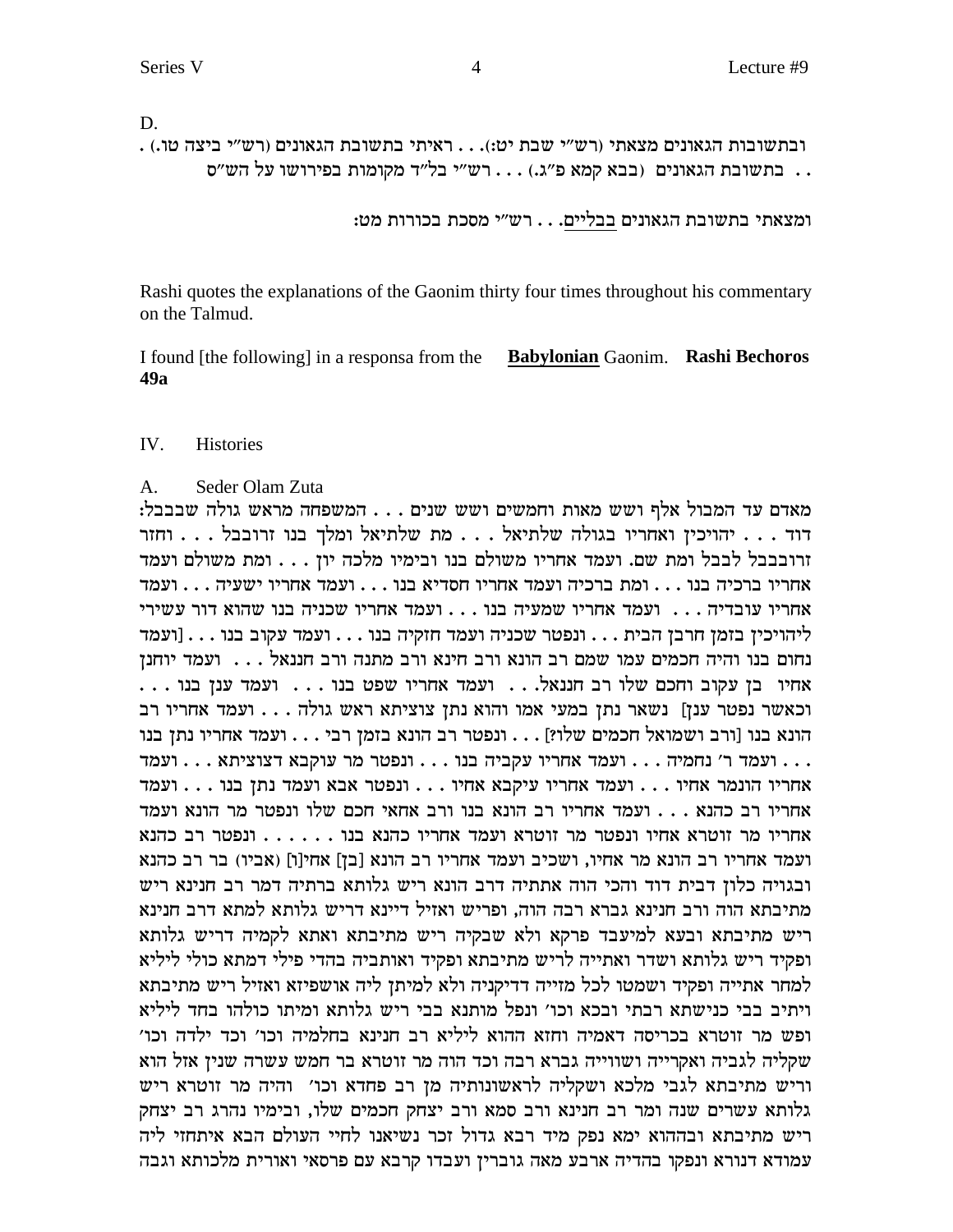גוזיאתה שבע שנין, ובסוף שבע שנין חטו הנך דנתקי דהוו בהדיה ואשכחינון דהוו שתויי יין נסך וקא מזנן בבית מלכי גוים ואסתליק עמודא דנורא דהוי סגי קמיה ונקטוהו פרסאי וקטלוהו, וצלבוהו לריש גלותא מר זוטרא ולריש מתיבתא על גשרא דמחוזא ופקיד מלכא ושבייה מתא דריש גלותא, ובההוא יומא דאיקטיל מר זוטרא ריש גלותא זכר נשיאנו לברכה אתייליד ליה ברא וקריוהו מר זוטרא על שמיה דאבוה וערקו בית דוד ותלתין שנין לא יכיל מר אהונאי לגלויה אנפיה ומר רב גיזא אחוי דאבוהון דבית מר רב נהילאי אזיל ויתיב בנהר . . . צבא ומר זוטרא בר מר זוטרא ריש גלותא סליק ליה לארץ ישראל ועיילוהו לריש פירקא ואחריו רב גוריא ואחריו מר זוטרא בנו ואחריו מר יעקב בנו ואחריו רב שמעיה בנו ואחריו רב ניניא בנו ואחריו רב מינס בנו ואחריו רב מיסא בנו ואחריו רב אבדימי בנו ורב אבדימי הוליד את ר׳ יעקב ואת ר׳ פנחס ור׳ יעקב (פנחס) הוליד את ר׳ חצוב הרי מיהויכיז מלד יהודה עד זה שלשה וארבעים ראשי גולה. . . סדר עולם זוטא.

From Adam to the Flood there was one thousand six hundred and fifty six years . . . The following is the genealogy of the Rosh HaGola in Babylon: David . . . (1)Yohoyochin and after him in the Diaspora was (2)Shaltiel . . . Shaltiel died and (3)Zerubavel his son reigned after him. . . . Zerubavel returned to Babylon and died there. His son (4)Meshullem reigned after him. In his days Greece ruled . . . (5)Berachiah . . . (6)Chasdiah . . . (7) Yeshiayah . . . (8)Ovadiah . . . (9)Shimayah . . . (10)Shechania [the tenth generation from Yohoyochin] . . . (11)Chizkiah . . . (12)Akov . . . [(13)Nachum . . . (14)Yochanan . . . (15)Shofot . . . (16)Anan . . .] (17)Noson . . . (18)Rav Huna . . . (19)Noson . . . (20)Nechemiah . . . (21)Akavia . . . (22)Hunmar . . . (23)Ukva . . . (24)Abba . . . (25)Noson . . . (26)Rav Kahana . . . (27)Rav Huna . . . (28)Mar Zutra . . . (29)Rav Kahana . . . (30)Rav Huna . . . (31)Rav Huna . . . (32)Mar Zutra . . . (33)Mar Zutra . .

Rav Kahana [Resh Galusa] died and Rav Huna Mar his brother subsequently inherited the position. [When] he died [ **508**], Rav Huna bar Rav Kahana, his nephew (uncle), inherited the position. Through him, the House of David was destroyed. The following is an account of the events: The wife of Rav Huna, Resh Galusa, was the daughter of Mar Rav Chanina who was Resh Mesivta. Rav Chanina was a man of vast scholarship and saintliness (lit. a great man). The judge of the Resh Galusa left and went to the city of Rav Chanina Resh Mesivta and desired to deliver lectures [to the student body of that city.] The Resh Mesivta did not let him. He (the judge) subsequently went to the Resh Galusa [and told him what had occurred]. The Resh Galusa issued orders and sent for the Resh Mesivta and commanded that he be put into a ditch [or dungeon] of the city for the entire night. The next day he was brought before him and [the Resh Galusa] issued an order that they pull out all the hair of his (the Resh Mesivta's] beard and that he not be given any lodging [in the city]. [Thereupon,] the Resh Mesivta went and sat down in the Great Synagogue and wept. . . Death [immediately] befell the house of the Resh Galusa and they all died in one night. Mar Zutra remained [of the entire house of David] in the womb of his mother. Rav Chanina saw him in his dream . . . and when he was born . . . he took him unto him and taught him Scripture and eventually made him into a great man. When Mar Zutra was fifteen years of age, he together with the Resh Mesivta [Rav Chanina, his grandfather,] went to the king and took [back] the position of leadership from Rav Pachda . . . Mar Zutra became Resh Galusa for twenty years and Mar Rav Chanina and Rav Sama and Rav Yitzchok were his resident scholars. In his days Rav Yitzchok the Resh Mesivta was killed. That day he went out . . . and a column of fire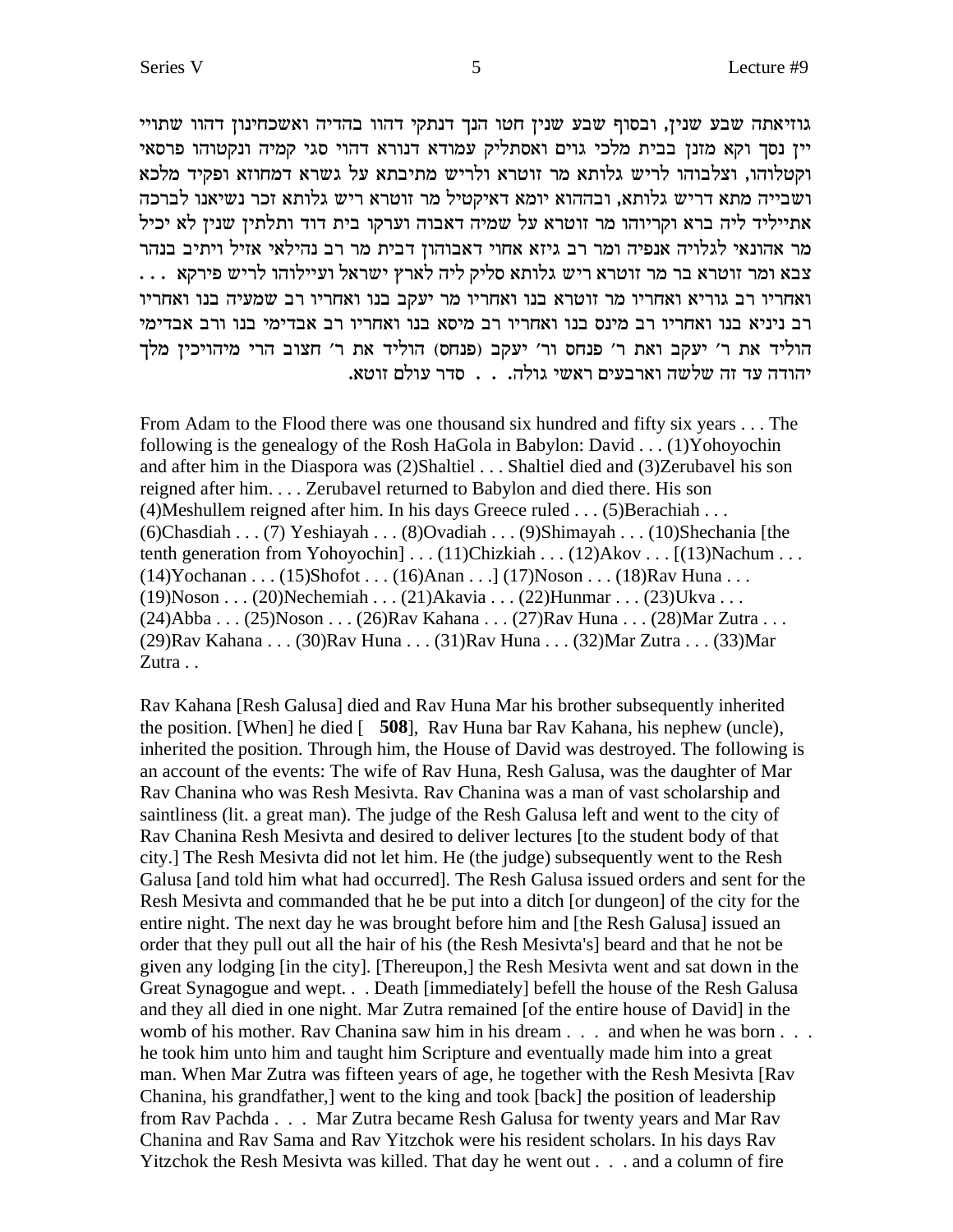appeared unto him and four hundred men came out together with him and waged war against the Persians and took over the government [of that province] and collected taxes for seven years. At the end of the seven years [an incident occurred and] the men [tax collectors] that were with him sinned and it was found that they had drunk non Jewish wine and had committed immoral acts in the royal house of the non Jews and the column of fire that had gone before him vanished. The Persians captured him and killed him. They hung (or crucified) Mar Zutra and the Resh Mesivta on the bridge of Machuza. The king commanded and the city of the Resh Galusa was taken into captivity. The day that Mar Zutra, the Resh Galusa, was killed, [may the memory of our prince be for blessing,] a son was born unto him. They called him Mar Zutra on the name of his father. The House of David fled. For thirty years Mar Ahunai wasn't able to reveal his face and Mar Giza the brother of the father of the house of Mar Ray Nehilai went and sat in Nahar Tzava. Mar Zutra the son of Mar Zutra Resh Galusa went up to the land of Israel and they elevated him to a position of Resh Pirka .  $(34)$ Rav Guria .  $(35)$ Mar Zutra . . . (36) Mar Yaakov . . . (37) Rav Shemayah . . . (38) Rav Ninia . . . (39) Rav Minas . . .  $(40)$ Rav Avdimi ...  $(41)$ Rav Yaakov ...  $(42)$ Rav Pinchas ...  $(43)$ Rav Chatzuv ... Behold that from Yehoyochin king of Yehudah until this time there were forty three Roshei Golah. Seder Olam Zuta

#### $B<sub>1</sub>$ Seder Tanaim V'Amoraim

משה קבל תורה מסיני ומסרה ליהושע . . . ואחריו רב נחמן בר יעקב בשנת תרל"א ואחריו תחילת חכמים היה שמעון הצדיק שהיה בישיבת כנסת הגדולה והוא ריבץ תורה בישראל . . . מימות משה ועד הלל היו שש מאות סדרי משנה כמו שנתן הקב״ה למשה מסיני. ומן הלל ואילך העני העולם וחלשה כבודה [גבורה] של תורה. ולא תקנו הלל ושמאי אלא שש סדרים. והן אנשי המשנה מהלל ועד רבי נתן ורבי. והן והן סוף משנה. . . . כל סתם משנה כר' מאיר היא כל סתם ברייתא כרבי נחמיה . . . כל ר׳ יהודה סתם . . . הוא ר׳ יהודה בר אלעאי כל ר' שמעון סתם הוא ר' שמעון בר יוחאי . . . אין הלכה כתלמיד במקום רב עד רבא ומרבא ואילך הלכה כבתראה. סדר תנאים ואמוראים

Moshe received the Torah from Sinai and transmitted it to Yehoshua ... And after him Rav Nachman bar Yaakov died in the year 321 C.E.. After him Rabbah bar Rav Huna died in the year 323 C.E.  $\dots$  From the creation to this date is four thousand and six hundred and forty seven years. (887 C.E.).... The first of the Sages [of the Mishna] was Shimon HaTzaddik who was a member of the conclave of the Knesses HaGadolah and who spread Torah in Israel. . . . From the days of Moshe until Hillel, there were six hundred orders of Mishnah just as they were given unto Moshe at Sinai. From Hillel and on, the world became impoverished and the glory [and power] of Torah became diminished. Hillel and Shamai instituted a mere six orders. These are the authorities [lit. men] of the Mishnah: [The Masters] from Hillel all the way to Rabbi Nathan and Rabbi. These [latter authorities] were the last [authorities] of the Mishnah.... The "stam" (unattributed) Mishna was [almost usually] authored by Rabbi Meir. The "stam" (unattributed) Braiisa was [almost usually] authored by Rabbi Nechemia. . . . Every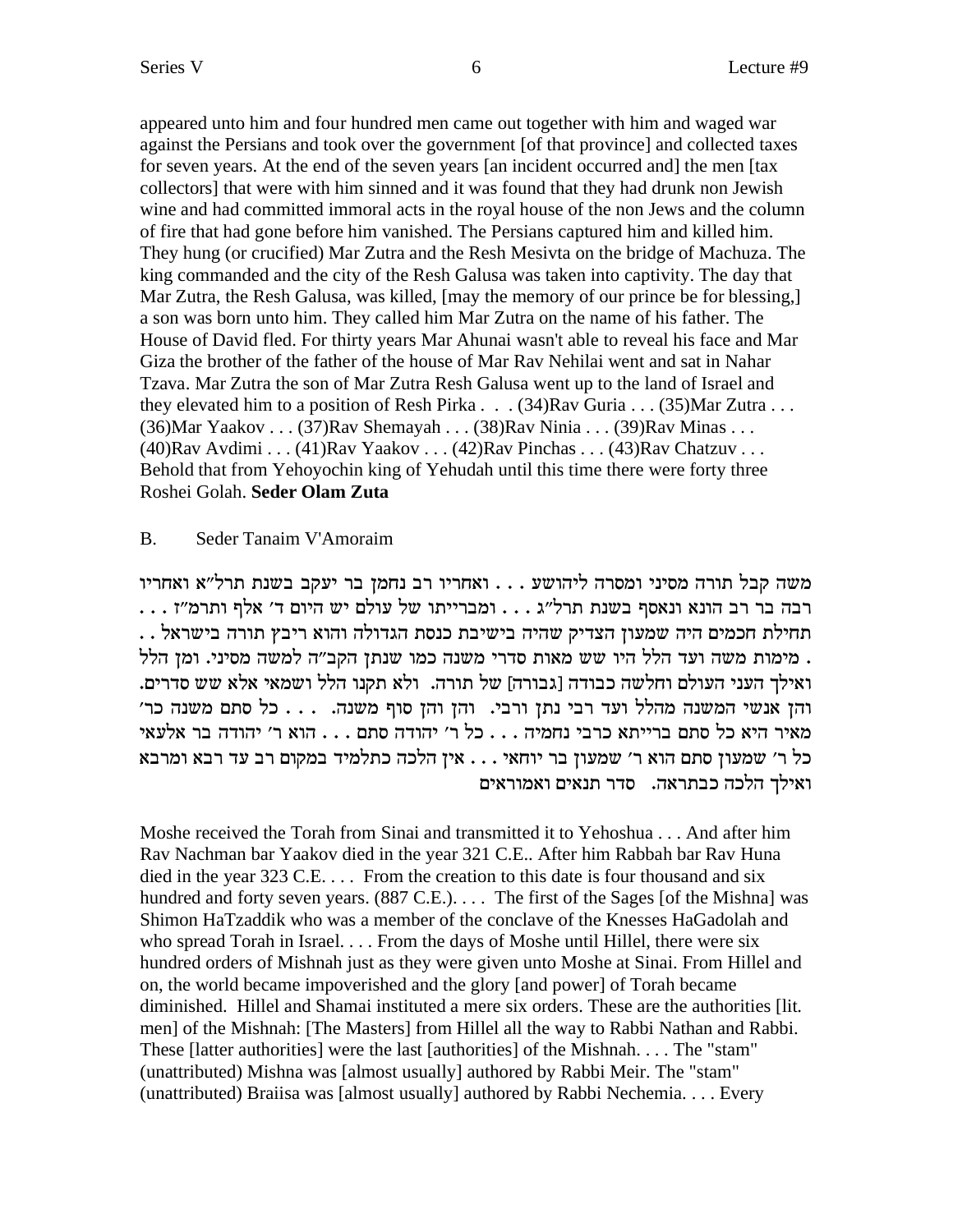"stam" (unidentified) Rabbi Yehudah . . . is Rabbi Yehudah bar Illayi. Every "stam" (unidentified) Rabbi Shimon is Rabbi Shimon bar Yochai. . . . Until Rava the halacha is not in accordance with the opinion of a student when arguing against his Master. From Rava and on the halacha is in accordance with the later authority. **Seder Tannaim V'Amoraim**

בסדר תנאים ואמוראים כתב הלכתא כמר בר רב אשי בכולי הש"ס לבר ממיפך שבועה . ואודיתא. תוספות מסכת יומא פג

The Seder Tannaim V' Amoraim wrote that the ruling in always in accordance with Mar bar Rav Ashi throughout the Talmud with the exception of "Meipach Shevuah" and "Odeisa". **Tosephos Yoma 83a**

. וכן בסדר תנאים ואמוראים דאסור משום סחיטה. תוספות מסכת כתובות ו

Similarly, the Seder Tannaim V' Amoraim explains that it is forbidden because of squeezing. **Tosephos Kesubos 6a**

. וכן בסדר תנאים ואמוראים פסק הלכה כריב״ל בכ״מ. תוספות מסכת עבודה זרה לה

Similarly, the Seder Tannaim V' Amoraim rules that in every case the halachah is in accordance with Rabbi Yehoshua ben Levi. **Tosephos Avodah Zarah 35a**

C. The Letter of Rav Sherira Gaon

וששאלתם כיצד נכתבה המשנה . . . מה טעם הקדימו כפורים לשקלים וסוכה ליום טוב ושתיהן לראש השנה? . . . ותו תוספתא . . . אמאי הניחן רבי ולא כתבה? וכן הברייתות כיצד נכתבו. וכן התלמוד כיצד נכתב. וכן רבנן סבוראי כיצד נסדרו אחרי רבינא ומי מלך אחריהם וכמה שנים מלכו מאותו זמן עד עכשיו. הקדמה לאגרת רב שרירא גאון

Regarding that which you asked: How was the Mishna written? . . . Why was the tractate Yoma arranged to be placed before Shekolim, Sukah before Yom Tov and both of them before Rosh Hashana? . . . In addition, regarding the Tosephta [of Rabbi Chiyah], why did Rebbi leave out of the Mishna the information contained therein? Similarly, how were the Braiisos written? . . . Similarly, how was the Talmud written? . . . And similarly, what was the order of the Rabbanan Savorai who lived after Ravina? Who reigned after them? How many years did they reign from then until now? **The preface of the letter of Rav Sherira Gaon addressed to Rav Yaakov ben Nissim and the community of Karuen**

V. Sheiltos

A.

ובתריה מלך מר רב נטרוי כהנא בן מר רב אמונה ומן בגדד הוה ומן תותירא ברא וביומיה סליק רב אחא משבחא לארץ ישראל דמר רב נטרוי שמעיה הוה וכד אדברינהו נשיאה עליהו 103 סליק להתם. אגרת דרב שרירא גאון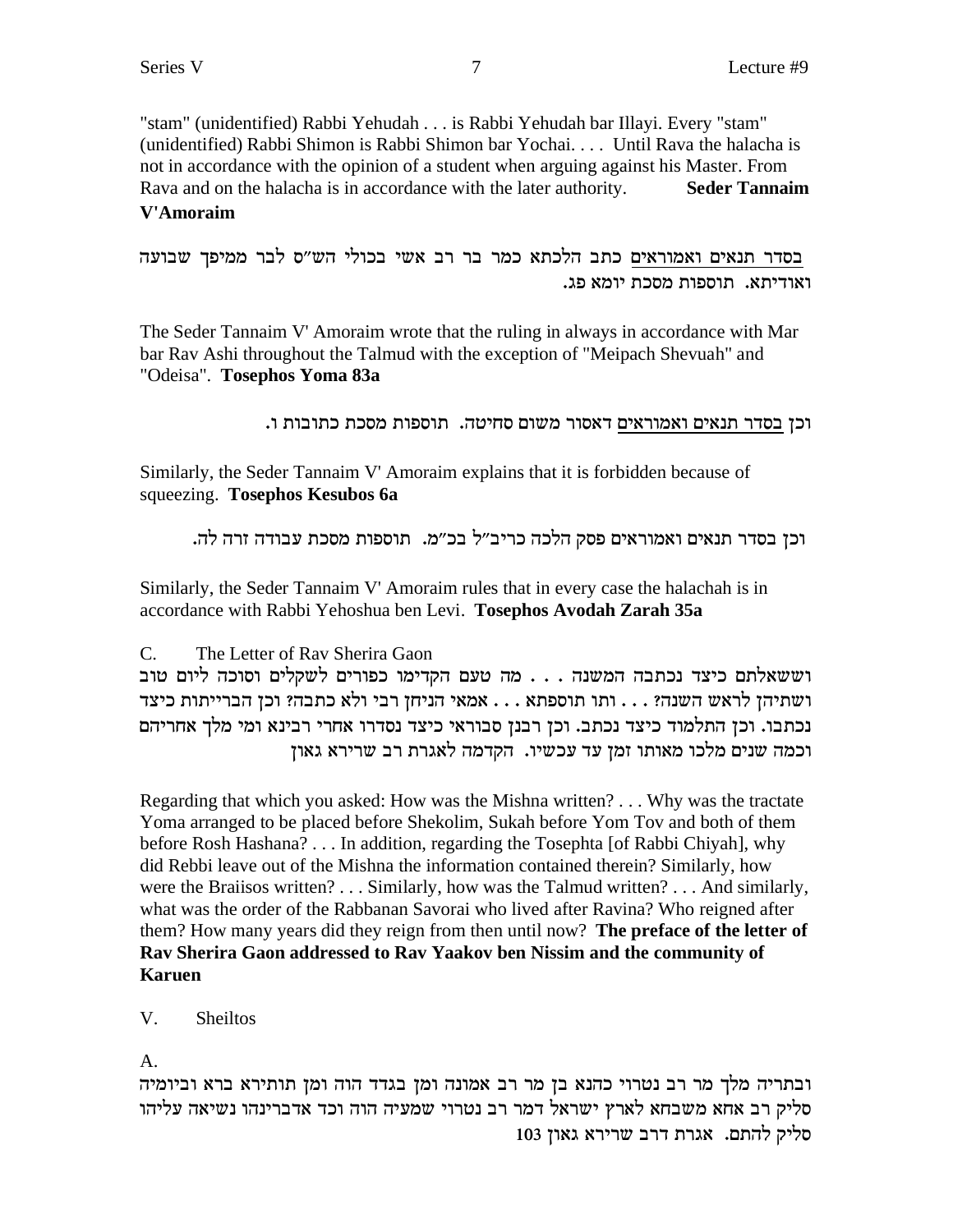And after him Rav Natroi Kahana ben Mar Rav Emuna reigned. He was from Baghdad, form the outer bridge. In his days Rav Acha of Shavchaa went up to the land of Israel. This was because Rav Natronai had been a close student of his, and when the Resh Galusa appointed his [student over himself, the Master,] he left and went up to the land of Israel. The Letter of Rav Sherira Gaon p. 103

רב אחא משבחא חכם גדול היה וחבר שאילתות שלו מכל מצות האמורות בתורה והספר מצוי בידינו עד היום וכל הבאים אחריו בדקוהו ופשפשו בו ושמענו שעד היום לא נמצא בו שום טעות בעולם, אבל לא נסמך רב אחא לגאון מפני שנאת ריש גלות שבאותו דור שהיה שונאו וסמך שמשו רב נטרונאי וכעס רב אחא והלך לו מבבל לא"י ונפטר שם. ספר הקבלה מהראב״ד

Ray Acha of Shavcha was a great sage who authored his Sheiltos on all the mitzvos of the Torah. The work is still found in our hands [i.e. frequently studied] to this day. All those that followed him thoroughly checked it out. It is commonly reported that even to this day no one has found an error. Ray Acha was never appointed as a Gaon because of the hatred that the Resh Galusa of that generation had towards him and it was because of that he appointed his student, Ray Natronai over him. Ray Acha was angry [at the Resh Galusa for this] and left Bavel for the land of Israel where he passed away. **Sefer** Hakabbalah, Raavad.

 $\mathcal{C}$ .

שאילתא דמחייבין דבית ישראל למינח ביומא דשבת דכד ברייה קודשא בריך הוא לעלמיה ברייה בשיתא יומי ונח ביומא דשבתא וברכיה וקדשיה כאיניש דבני ביתא וכד מצבית ליה וגמר ליה לעיבידתיה עביד הילולא חד יומא כדאמרא אינשי הילול (כילול) בתי דכתיב ויכל אלקים ביום השביעי ואמר לן רחמנא נוחו ביומא דשבתא כי היכי דנחי ביה אנא דכתיב זכור את יום השבת לקדשו ואסור ליענוי ביה אלא מתבעי ליה לבר ישראל לעינוגי ביה . . . וכי אדר לאיענוי בשבתא עינוי דרשות אבל חזא מלתא דצערא וצריך למיתב בתעניתא משום בטולי חלמא בישא שפיר דמי דאמר רבה בר מחסיא אמר רב חמא בר גוריא אמר רב: יפה תענית לחלום כאש לנעורת. אמר רב יוסף ובו ביום. ואמר רב חסדא אפילו בשבת. ברם צריך את למילף האי מאן דיתיב בתעניתא במעלי דשבתא מהוא לאשלומיה . . . אי נמי אילו דקא אזיל לדבר הלכה או לפירקא או לתפלה בשבת מהו לפסוע פסיעה גסה . . . בריד שמיה דקב״ה דיהב לנא אוריתא ומצוותא על ידי משה רבנא לאלפיה עמיה בית ישראל תנו רבנן: קערות שאכל בהן ערבית מדיחן לאכול בהן שחרית, שחרית – מדיחן לאכול בהן בצהרים, בצהרים – מדיחן לאכול בהן במנחה. מן המנחה ואילך שוב אינו מדיח, אבל כוסות וקיתוניות וצלוחיות – מדיח והולך כל היום כולו, לפי שאין קבע לשתיה. אמר רבי שמעון בן פזי אמר רבי יהושע בן לוי משום בר קפרא: כל המקיים שלש סעודות בשבת ניצול משלש פורעניות: מחבלו של משיח, ומדינה של גיהנם, וממלחמת גוג ומגוג. מחבלו של משיח – כתיב הכא יום וכתיב התם הנה אנכי שלח לכם את אליה הנביא לפני בוא יום וגו׳. מדינה של גיהנם – כתיב הכא יום וכתיב התם יום עברה היום ההוא. ממלחמת גוג ומגוג כתיב הכא יום וכתיב התם. ביום בא גוג. . . .

ולענין שאילתא דשאילנא קדמיכון . . . שאילתא א׳ פרשת בראשית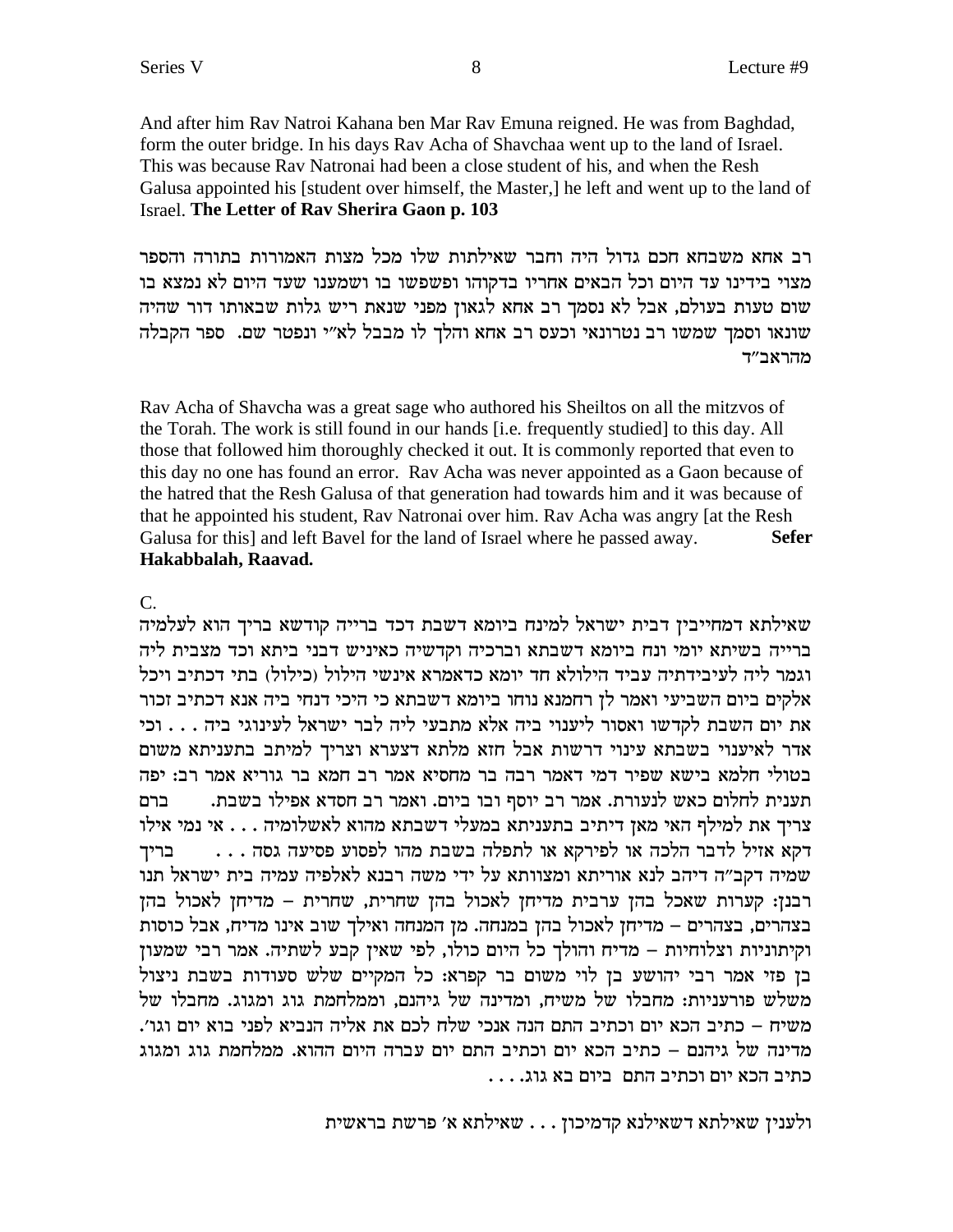**(1)** Sheilta (Question): The House of Israel is required to rest on the day of Shabbos. For when the Holy One, blessed be He, created the world, He created in six days and rested on the day of Shabbos. He blessed it and sanctified it. This is similar to a person who built a house. When he finally erects it and puts the finishing touches to the house, he makes a one day celebration. This is the popular saying: Hillul (or Killul) Batei (celebrating the building of a house) as it is written: And G-d finished (Vay **k**h**al**) on the seventh day. And the Merciful One told us, "Rest on the day of Shabbos just as I rested." As it is written: Remember the day of Shabbos to sanctify it. It is forbidden to afflict oneself (fast) on that day. Rather a Jew should enjoy himself on that day. . . . this prohibition applies when one makes a vow to optionally fast. However, if he saw something disturbing and wishes to fast in order to annul the terrible dream, this is allowed. For Rabbah b. Mehasia said in the name of R. Hama b. Goria in Rav's name: Fasting is as potent against a dream as fire against shredded flax. Said R. Yosef: Providing it is on that very day. R. Hisda added: And even on the Sabbath.

**(2) However, you have to do research in to the following:** If a person is fasting on Friday can he complete the fast on Friday or must he eat before nightfall? . . . Additionally, is one allowed to take large steps [i.e. to run] on Shabbos [which is normally disallowed] in order to go hear a class in halacha or attend a Talmudic lecture or to pray?

**(3)** Blessed is the name of the Holy One, blessed be He, that gave us Torah and Mitzvos through Moshe, our teacher, in order to teach His people, the house of Israel.

Our Rabbis taught: The plates on which one eats in the evening [Friday night] may be washed in order to eat on them in the morning; [those which are used] in the morning may be washed in order to eat on them at midday; [those used] at midday are washed in order to eat on them at minhah; but from minhah and onwards they may no longer be washed; but as to goblets, drink-ladles and flasks, one may continue washing [them] all day, because there is no fixed time for drinking. R. Shimon b. Pazzi said in the name of R. Yehoshua b. Levi in Bar Kappara's name: He who observes [the practice of] three meals on the Sabbath is saved from three evils: the travails of the Messiah, the retribution of Gehinnom, and the wars of Gog and Magog. 'The travails of the Messiah': 'day' is written here; whilst there it is written, Behold, I will send you Elijah the prophet before the great and terrible day of the L-rd comes. 'The retribution of Gehinnom': 'day' is written here; whilst there it is written, That day is a day of wrath. 'The wars of Gog and Magog': 'day' is written here; whilst there it is written: in that day when Gog shall come.

**(4)** And [now] regarding the question that I asked before you [i.e. in your presence] . . . **Sheilta #1 Parshas Beraishis**

D.

שאילתא דמחייבין דבית ישראל למיגמר אורייתא ולאגמורי ולמיגרס ולקיומי וכל מאן דמעסי גיה לחבריה למיגמר אורייתא חשבינין עליה קמיה שמיא כמאן דהוא ברייה אמר ריש לקיש: כל המעסה את חברו לדברי תורה מעלה עליו הכתוב כאילו עשאו, שנאמר ואת ,הנפש אשר עשו בחרן ולא כתיב אשר למדו רבי אלעזר אומר: כאילו עשאן לדברי תורה ,שנאמר ושמרתם את דברי הברית הזאת ועשיתם אתם. רבא אמר: כאילו עשאו לעצמו שנאמר ועשיתם אתם אל תקרי אתם אלא אתם. אמר רבי אבהו: כל המעשה את חבירו לדבר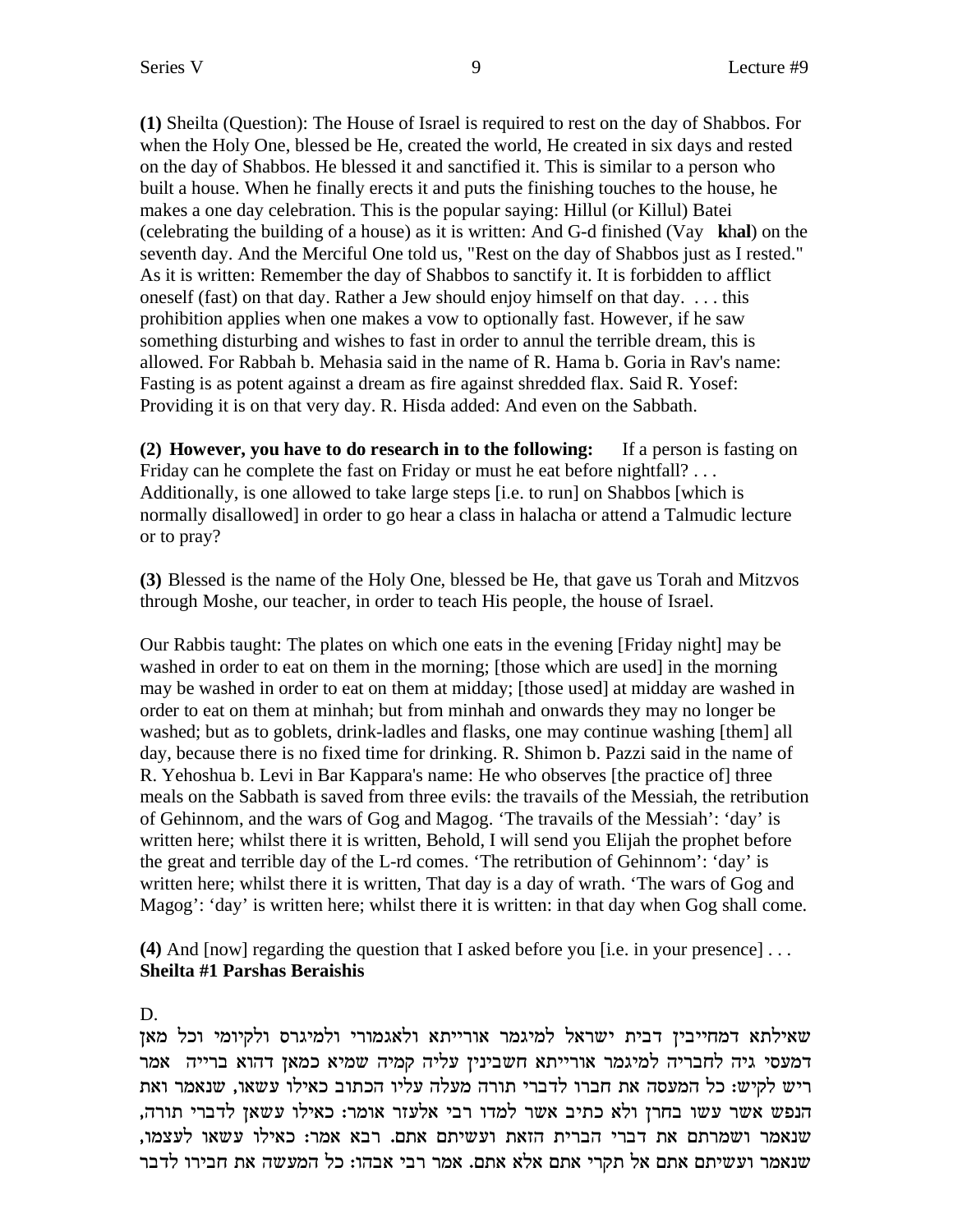מצוה – מעלה עליו הכתוב כאילו עשאו, שנאמר ומטך אשר הכית בו את היאר, וכי משה  $\ldots$  . הכהו והלא אהרן הכהו אלא

. . . ברם צריך תלמוד ומעשה אי זה מהן קודם

:ת״ש כבר היה רבי טרפון וזקנים מסובין בעלית בית נתזה בלוד, נשאלה שאילה זו בפניהם תלמוד גדול או מעשה גדול? נענה רבי טרפון ואמר: מעשה גדול, נענה ר״ע ואמר: תלמוד גדול, נענו כולם ואמרו: תלמוד גדול, שהתלמוד מביא לידי מעשה. תניא, רבי יוסי אומר: גדול תלמוד – שקדם לחלה ארבעים שנה, לתרומות ולמעשרות – חמשים וארבע, לשמיטים ששים ואחת, ליובלות – מאה ושלש  $\ldots$  שאילתא ד׳ פרשת לך לך -  $\pm$ 

**(1)** Sheilta: The Jewish people are required to study Torah, to teach it, to know the texts thoroughly by review and to implement it teachings. Any person who influences his friend to go on to study is considered as if he created him.

Resh Lakish said: He who teaches Torah to his neighbour's son is regarded by Scripture as though he had fashioned him, as it is written, "And the souls which they had made in Haran." R. Elazar said: As though he himself had created the words of the Torah, as it is written, "Keep therefore the words of this covenant, and make them." Raba said: As though he had made himself, for it is written, 'and make them': render not them but yourselves. R. Abbahu said: He who causes his neighbour to fulfill a precept is regarded by Scripture as though he had done it himself, for it is written, "[The L-rd said unto Moses . . . take . . . ] thy rod, wherewith thou smotest the river." Did Moses then smite it? Aaron smote it! But, he who causes his neighbour to fulfill a precept, is regarded by Scripture as though he had done it himself.

**(2)** However one needs to know the following: Which one takes precedence, the study of Torah or its fulfillment?

**(3)** Come and hear: (Kiddushin 40b) R. Tarfon and the Elders were once reclining in the upper story of Nithza's house, in Lydda, when this question was raised before them: Is study greater, or practice? R. Tarfon answered, saying: Practice is greater. R. Akiba answered, saying: Study is greater, for it leads to practice. Then they all answered and said: Study is greater, for it leads to action. It was taught: R. Yosei said: Great is learning, since it preceded hallah by forty years, terumoth and tithes by fifty-four years, shemittin by sixty-one, and jubilees by one hundred and three. **Sheilta #4 Parshas Lech Lecha**

E.

שאול שאילה זו לעילא מרבי תנחום דמן נוי: מהו לכבות בוצינא דנורא מקמי באישא בשבתא? פתח ואמר: אנת שלמה, אן חכמתך אן סוכלתנותך לא דייך שדבריך סותרין דברי דוד אביך, אלא שדבריך סותרין זה את זה דוד אביך אמר (תהלים קטו) לא המתים יהללו י–ה ואת אמרת (קהלת ד) ושבח אני את המתים שכבר מתו, וחזרת ואמרת (קהלת ט) כי לכלב חי הוא טוב מן האריה המת לא קשיא, הא דקאמר דוד לא המתים יהללו י–ה הכי קאמר: לעולם יעסוק אדם בתורה ובמצות קודם שימות, שכיון שמת ־ בטל מן התורה ומן המצות, ואין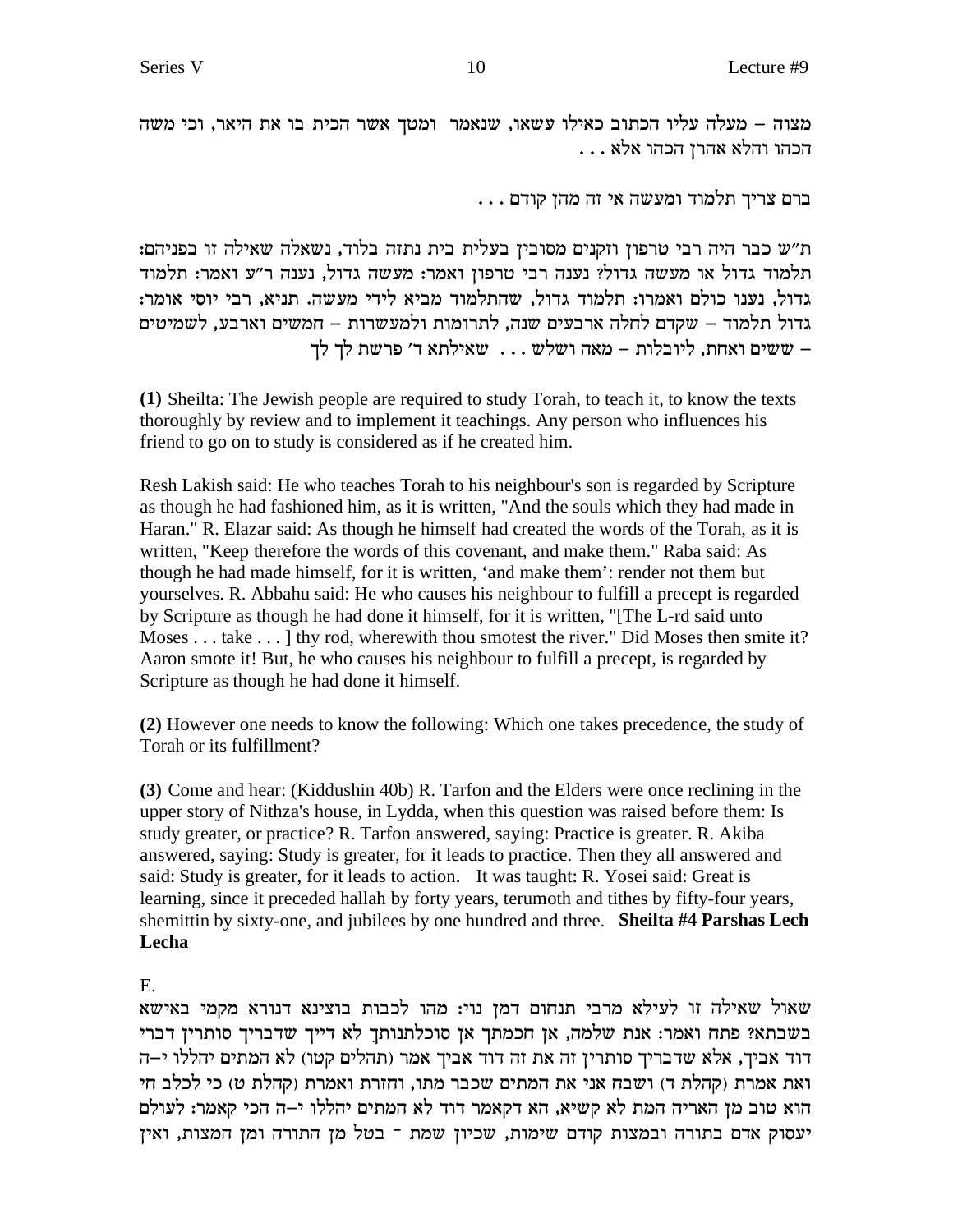להקדוש ברוך הוא שבח בו, והיינו דאמר רבי יוחנן, מאי דכתיב (תהלים פח) במתים חפשי י כיון שמת אדם נעשה חפשי מן התורה ומן המצות. ודקאמר שלמה ושבח אני את המתים כ שכבר מתו ־ שכשחטאו ישראל במדבר עמד משה לפני הקדוש ברוך הוא, ואמר כמה תפלות ותחנונים לפניו ולא נענה, וכשאמר (שמות לב) זכור לאברהם ליצחק ולישראל עבדיך ־ מיד נענה, ולא יפה אמר שלמה ושבח אני את המתים שכבר מתו? . . . ולענין שאילה דשאילנא ה המיכון: נר קרויה נר, ונשמתו של אדם קרויה נר, מוטב תכבה נר של בשר ודם מפני נרו של הקדוש ברוך הוא. שבת ל $\,$ 

This question was asked before R. Tanhum of Neway : What about extinguishing a burning lamp for a sick man on the Sabbath? — Thereupon he commenced and spake : Thou, Solomon, where is thy wisdom and where is thine understanding? It is not enough for thee that thy words contradict the words of thy father David, but that they are self-contradictory! Thy father David said, The dead praise not the L-rd; whilst thou saidest, Wherefore I praised the dead which are already dead but yet again thou saidest, for a living dog is better than a dead lion. Yet there is no difficulty. As to what David said: 'The dead praise not the L-rd', this is what he meant: Let a man always engage in Torah and good deeds before he dies, for as soon as he dies he is restrained from [the practice of] Torah and good deeds, and the Holy One, blessed be He, finds nought to praise in him. And thus R. Johanan said, What is meant by the verse, Among the dead [I am] free? Once a man dies, he becomes free of the Torah and good deeds. And as to what Solomon said, 'Wherefore I praised the dead that are already dead' for when Israel sinned in the wilderness, Moses stood before the Holy One, blessed be He, and uttered many prayers and supplications before Him, but he was not answered. Yet when he exclaimed, 'Remember Abraham, Isaac, and Israel, thy servants!' he was immediately answered. Did not then Solomon well say, "Wherefore I praised the dead that are already dead'? . . . And as for the question which I asked before you,  $\overline{a}$  a lamp is designated lamp, and the soul of man is called a lamp: better it is that the lamp of flesh and blood be extinguished before the lamp of the Holy One, blessed be He. **Shabbos 30a-b**

F.

ופותח ראש גלות ודורש בענין הפרשה של אותו היום, או יתן רשות לראש ישיבה סורא לפתוח ולדרוש . . . התורגמן עומד עליו ומשמיע דבריו לעם . . . וכשהוא גומר מתחיל בבעיא ואומר: ברם צריך את למילף. ועומד זקן אחד חכם ורגיל ומשיב בענין ויושב. ספור ר׳ נתן הבבלי

The Resh Galusa then begins his lecture and expounds on a subject related to the parsha of that day or he gives permission to the head of the Yeshiva of Sura to begin and lecture. . . The "turgamen" (the scholar who repeats the lecture to the assembled in a loud and clear voice) stands by him and communicates his words to the people. . . . As he finishes [the lecture], he begins to ask an [halachic] question and says: **However, you have to do research in to the following** . One of the wise and experienced scholars then gets up, responds appropriately and then sits down. **The Account of Nasan HaBavli.**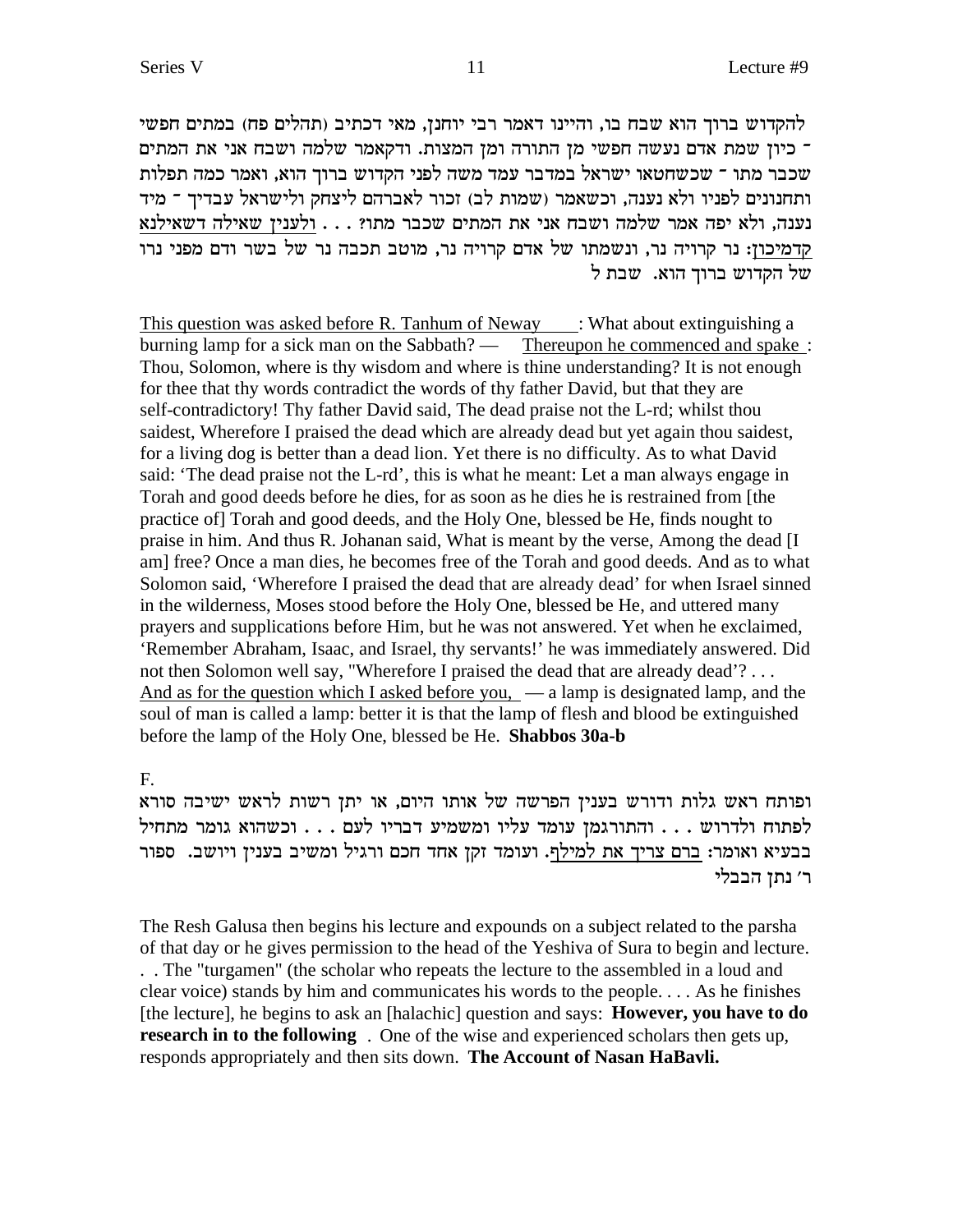### G.

וקבלנו קבלה ברורה על רב אחא ז"ל שהיה לו בן ולא היה לו חפץ לשקוד בתורה כלל וחבר בעבורו ספר השאילתות כדי שבכל שבת ושבת כשיקראו הסדר יבאר לו בו הלכות ידועות מן התלמוד. מאירי בהקדמת פירושו למס׳ אבות

We have received a reliable tradition regarding Rav Acha of blessed memory that he had a son who had no desire to dedicate himself to the study of Torah. He [therefore] created his work, the Sheiltos, in order that [his son] read it every Shabbos so that when the parsha would be read [in the synagogue] this work would be used by him to clarify [many of the] familiar laws of the Talmud. Introduction of the Meiri to his commentary to **Avos** 

#### VI. Halachos Gedolos

A.

שלא היה כמותו מן כמה שנים עד עכשיו. שהיה גדול במקרא ובמשנה ובתלמוד ובמדרש ובתוספתות ובהגדות ובהלכה למעשה, ולא היה אומר דבר שלא שמע מפי רבו, [אמר יהודאי ז״ל שמעולם לא שאלתם אותי דבר ואמרתי לכם, אלא דבר שיש לי ראיה מן תלמוד ולמדתי הלכה למעשה מרבי ורבי מרבו] והיה גדול בקדושה ובטהרה ובחסידות ובענוה. והיה מדקדק בכל המצות כולן. והיה מאסיר את עצמו לשמים והיה מקרב את בריות לתורה ולמצוות, ולא הניח כמותו. פירקוי בן באבוי (תלמיד תלמידו) מהגניזה שבקהירא

From his time until the present there has been no one like him (Rabbi Yehudai Gaon). He was outstanding in Scripture, Mishna, Talmud, Midrash, Tosephta, Hagados, and practical halacha. He never said anything that he hadn't heard from his Master. [Yehudai, of blessed memory, said, "I never replied to questions posed to me unless I had a proof from the Talmud. I have learned practical halacha from my Master. My master learned it from his master before him.] He was a giant in holiness, purity, piety and humility. He was careful in the observance of every single commandment. He gave himself over to heaven and he brought humankind closer to Torah and mitzvos. [On his passing] he left no one of his stature [to replace him]. Pirkoi ben Baboi, a disciple of Rabbi Yehudai's disciple. From the Cairo Geniza

**B.** 

לית לן למעבד מאי דלא עבד מר רב יהודאי. תשובות הגאונים ליק

We can not do that which Mar Ray Yehudai did not. Teshuvas HaGaonim Lik

 $C_{\cdot}$ 

ובתריה מר רב יהודאי בר מר רב נחמן ג' שנים ומחצה והוא נמי מפומבדיתא ולא הוה מאן דמפליג בחכמה בסורא כותיה. אף הוא נמי שקליה שלמה נשיא׳ ומנייה להתם ומאור עינים היה. והוא ואחיו היו גאונים בתרתי מתיבתא בפרק אחד ובאותן הימים בתריה נפק ענן. 107 אגרת דרב שרירא גאון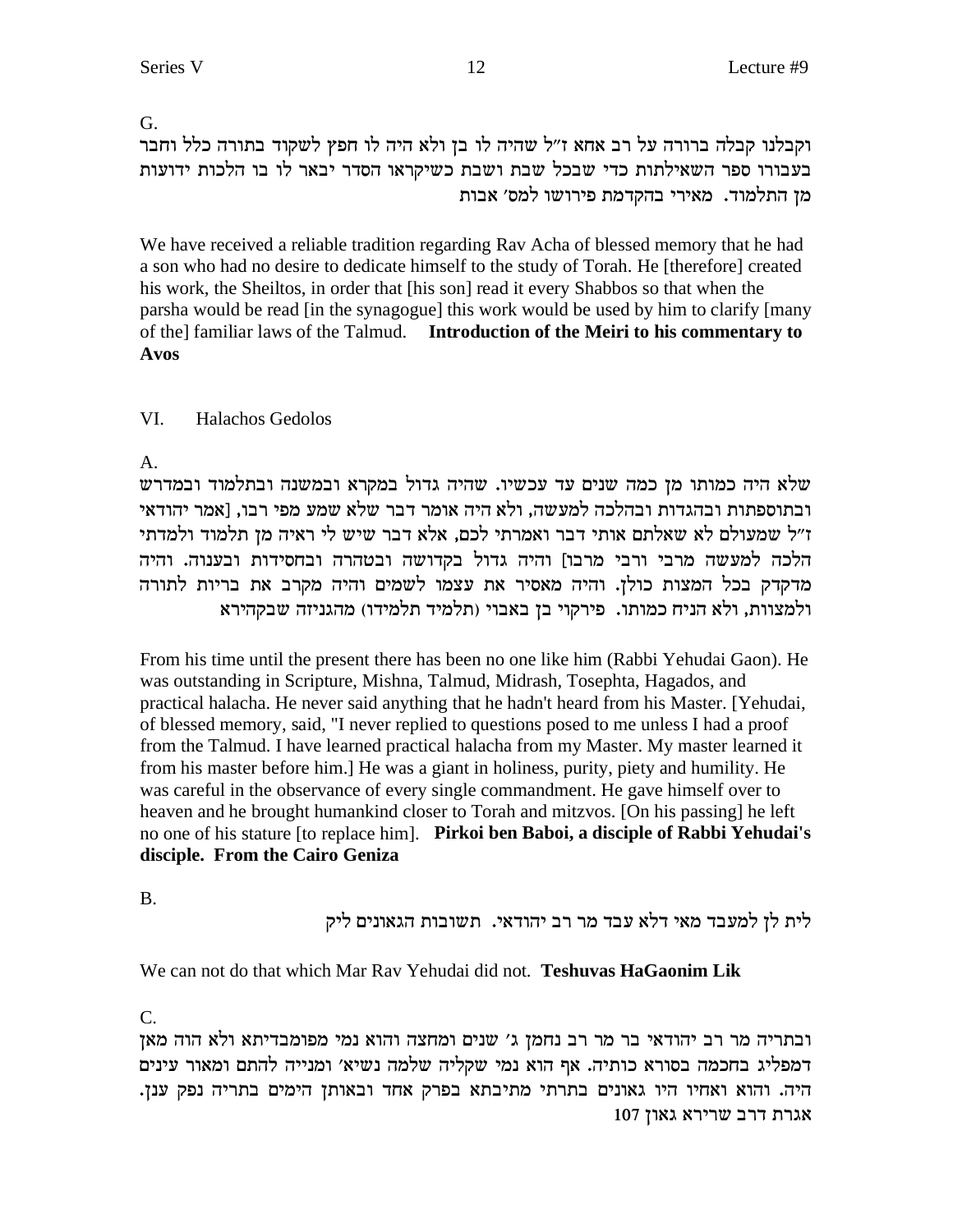After him was Mar Rav Yehudai bar Mar Rav Nachman. He reigned for three and a half years (759-763). He also was from the yeshiva of Pumbedeisa and there was no one of comparable wisdom in Sura. He was also taken by Shlomo the Resh Galusa and appointed there [in Sura]. He was blind. He and his brother were Gaonim in the two Mesivtos at the same time. In those days Anan left the fold. **The Letter of Rav Sherira Gaon p. 107**

# D.

ובימי רב שמואל זה היה ר' שמעון קיירא ולא נסמך לגאון וחבר חלכות גדולות בשנת אלף נ״ב (ס״ב) לשטרות שהיא שנת ד׳ תק״א (תקי״א) בשנה השלישית לגדולת רב שמואל בר מרי בשנת ח' (י"ח) לגדולת רב שמואל מזרע אמימר והזכיר שמועות משמא דרב כהז צדק ולא שמענו מעולם שהיה בזמנו גאון ששמו כהן צדק ואפשר שכהן צדק זהו שהיה רבו וחכם גדול היה ולא נסמך. . . . ואחריו ר׳ יהודאי ג׳ שנים ומחצה ומת בשנת ד׳ תקכ״ג והוא חבר הלכות פסוקות ו(מ)הלכות גדולות קבצם וסגי נהר היה. ספר קבלה מהראב״ד

Rav Shimon Kayara was in the days of this Rav Shmuel (748-755?) [Resh Mesivta of Pumbedeisa]. He (R. Shimon) was never appointed Gaon. He was the author of Halachos Gedolos in the year 751 in the third year of Rav Shmuel bar Mari and the eighteenth year of Rav Shmuel [Resh Mesivta of Sura], a descendant of Ameimar. He mentioned halachos in the name of Kohen Tzedek. We have no record of someone by that name that was a Gaon at the time. Perhaps Kohen Tzedek was his master. He was a great scholar but he was not appointed to the position of Gaon. . . . After him was Rav Yehudai who reigned for three and a half years. He died in the year 763. He was the author of Halachos Pesukos. The Halachos Gedolos incorporated them in his work. He was blind. **Sefer Kabalah - Raavad**

# E.

הכין חזינא דאשכחתון בהלכות דרב יהודאי זכר אדונינו לברכה לאו טעות סופר הוא אלא (מירא משמיה ומשמא דרבותא אחריני נמי יסודי עולם וכו׳ ורב שמעון כצדויא 'דתקן חלכות גדולות לא קם אטעמיהון דרב יהודאי ודהנך רבותא. תשובת ר׳ האי גאון בס תש' גאונים קדמונים

We have seen that that which we find in the Halachos of Rav Yehudai of blessed memory is not the result of a scribal error but rather a [mis]quote taken from him or one of the other teachers, the foundations of the world, . . . Rav Shimon Katzduya (Kayara) who put together the Halachos Gedolos did not understand the reasoning of Rav Yehudai and the other teachers. **Teshuva of Rav Hai Gaon, Teshuvos Gaonim Kadmonim**

F.

'וששאלתם שנים אוחזין בסכין ושוחטין וההוא תורא דאישתחיט בשנים שלשה מקומות וכו דאית פלוגתא בין הלכות גדולות לגאון אחר דבהלכות גדולות פסק דמותר וכו׳ הכין חזינא דמאי דכתב רב שמעון קיירא בהלכות גדולות בהא מלתא ממרא דרב אחא משבחא הוא בשאלתות דבהעלותך ובעיא דבעא אית בה פירושא . . . אילן ואילן מילי דרב אחא משבחא וכתבינון רב שמעון בהלכות גדולות. תשובת הגאונים הרכבי שע״ו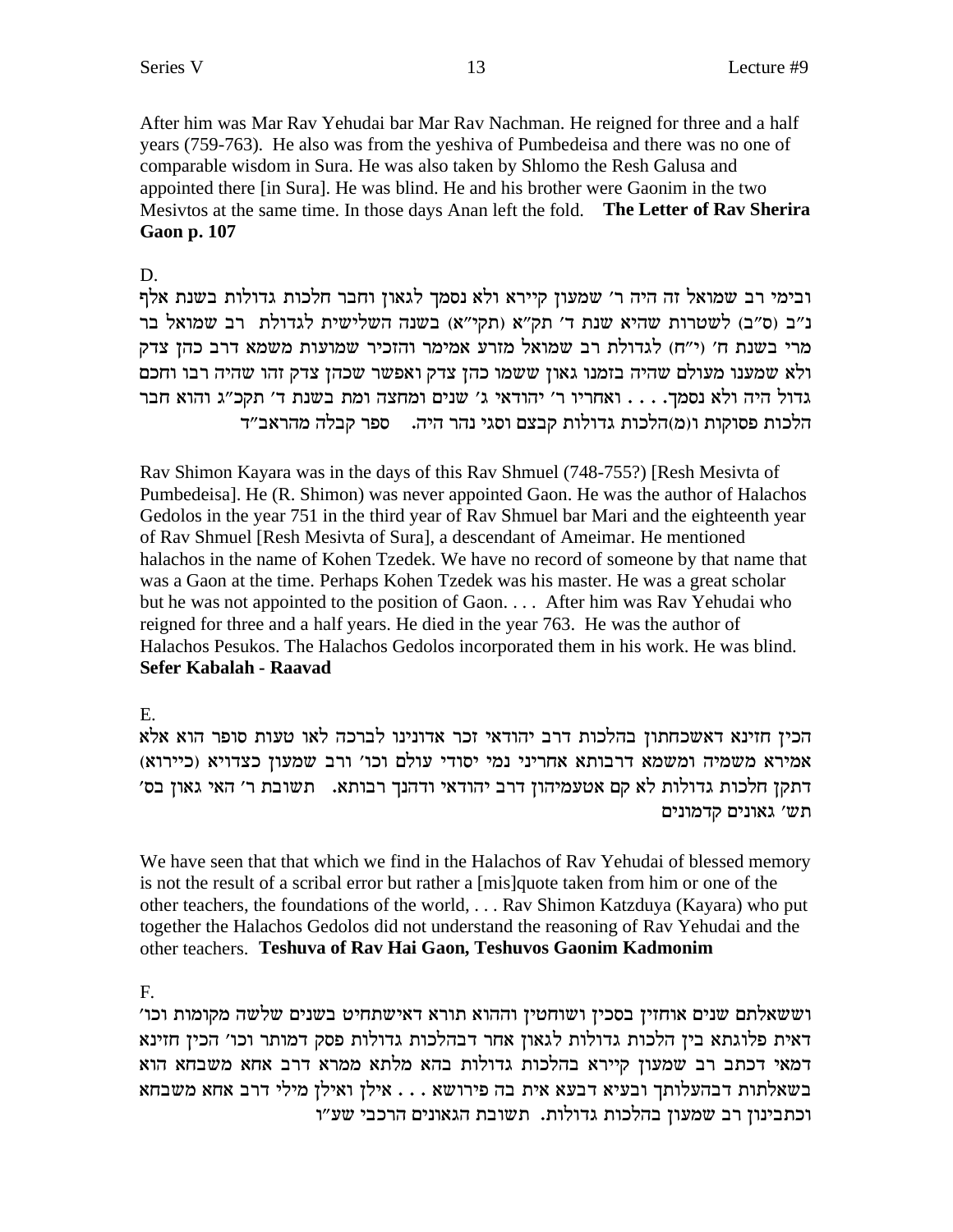Regarding that which you asked regarding the case of two people who were holding a knife and slaughtered an animal and regarding the case of the ox that was slaughtered through cutting the animal in two or three places [along the esophagus and trachea] there exists an argument between the Halachos Gedolos and another Gaon. The Halachos Gedolos rules that it is permitted . . . It seems clearly that that which Rav Shimon Kayara wrote in the Halachos Gedolos regarding this subject is actually a statement made by Rav Acha of Shavcha in the Sheiltos of Parshas Bahaloscha. The question that he posed has the following explanation . . . all of this are the words of Rav Acha of Shavcha which Rav Shimon wrote in the Halachos Gedolos. **Teshuvas HaGaonim - Harkavi 376**

G.

אלו פירושי דפירוש מר רב חנינאי ריש מתיבתא בשאלתא דכלה. ה״ג הל׳ בכורות

These were the explanations that Mar Rav Chaninai Resh Mesivta gave at the "sheilta" of the Kallah. **Halachos Gedolos Hilchos Bechoros**

בעו רבנן קמי מר רב חנינאי גאון בכלה רבתי דנכרי לא הוי שליח לקבל את הגט . . . ואמר להו לרבנן לא . . . ורבנן דהשתא קאמרינן . . . הלכות גדולות ה' גיטין

The Rabbanan asked in the presence of Mar Rav Chaninai Gaon at the Kallah Rabosi . . . He told the Rabbanan . . . [However,] the Rabbanan of today [disagree] and say . . . **Halachos Gedolos Hilchos Gittin**

ויש בידינו פסק דין שכתב אדוננו מר רב חנינאי כהנא בר הונא ריש מתיבתא תלמיד מר רב יהודאי, ז"ל ומיתתו לחיי העולם הבא טהור וקדוש, דהלכה כרבי יוחנן ב"ב. תשובות הגאונים שערי צדק ח"ד ש"ג סימן יב

We have in our possession a halachic ruling of Mar Rav Chaninai Kahana bar Huna, Resh Mesivta, a disciple of Rav Yehudai, of blessed memory for the world to come, the pure and holy one. [He ruled that] the halacha is according to the opinion of Rabbi Yochanan ben Beroka. **Teshuvas HaGaonim - Shaarei Tzedek. Book 4, Section 3 Chapter 12**

H.

מר רב יהודאי גאון הכי אמר היכא דלא מנא עומר לילה קמא לא מני בשאר לילוותא, מאי טעמא. דבעינא שבע שבועות תמימות וליכא, אבל בשאר לילוותא היכא דלא מנו מאורתא מאני ביממא ושפיר דמי. ה"ג הל׳ מנחות

Mar Rav Yehudai Gaon said the following: Where he did not count the Omer on the first night he shouldn't count on the other nights. What is the reason? Because we need seven complete weeks and they are lacking. If however, he failed to count on any of the other nights he may count by day. **Halachos Gedolos Hilchos Minachos**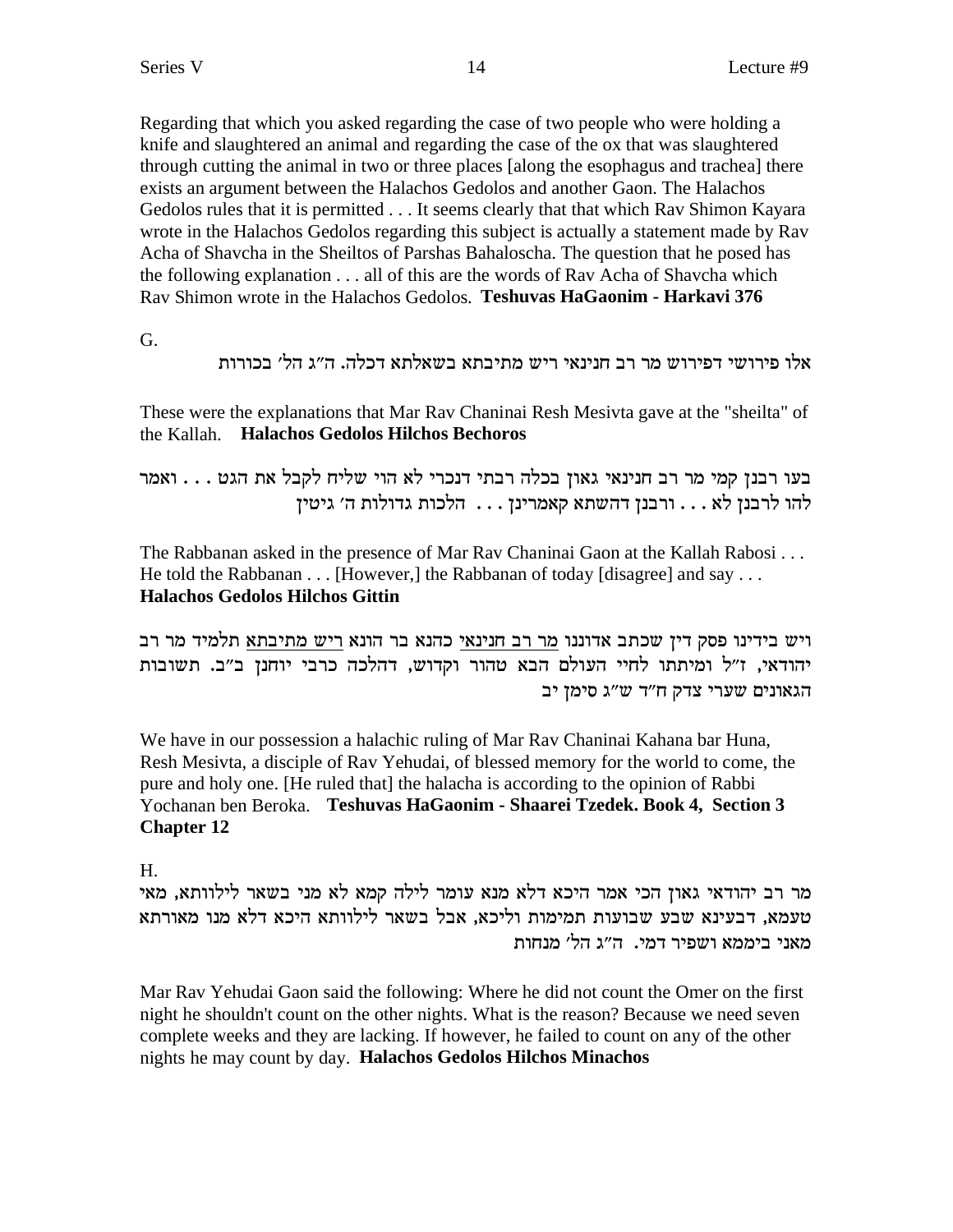והיכא דאנשי ולא בריך על ספירת העומר מאורתא, מברך למחר. ה״ג הל׳ עצרת

If a person forgot and didn't count [lit. didn't make a benediction] at night he may make the benediction the following day. Halachos Gedolos Hilchos Atzeres

### L.

והכי אמור רבנן משום מר רב יהודאי דמאן דמוריך חבריה ובתר דיהב ליה אורכתא מימלך ובעי לטולי ומוריך איניש אחרינא, אית ליה רשותא דהילכתין קיימא לן דשליח שוויה. ה"ג בבא קמא

This is what the Rabbanan say in the name of Mar Rav Yehudai . . . Halachos Gedolos **Bava Kama** 

 $\mathbf{J}$ .

וגם רב יהודאי גאון פסק כן דדוקא בחמץ פסק רבא כרב דשאלו מקמיה כל איסורין שבתורה במשהו כרב או בנותן טעם כר"י והשיב מדאמר רבא חמץ בזמנו בין במינו בין שלא במינו במשהו א״כ בהא [מיהו] הלכה כרב במשהו אבל בשאר איסורין בנ״ט כר׳ יוחנן וכר״ל ועוד אומר ר״ת דלא גרסי׳ במשהו כרב וכן משמע בה״ג דלא גרס ליה וסבר רבא גם בחמץ כר׳ יוחנן והא דלא פסק בהדיא הלכה כר׳ יוחנן משום דה״א דלא פסק כוותיה אלא בזמנו אבל שלא בזמנו לא דלא תקשי דרבא אדרבא דהא אמר רבא קנסא הוא דקניס ר׳ שמעון כדפרי׳ להכי איצטריך לפרש... ובה"ג של אספמיא פסק דחתיכה בחתיכות בנ"ט ומייתי מדרבא בפ׳ גיד הנשה (חולין צז.) תוספות מסכת פסחים דף ל עמוד א

Rav Yehudai also rules that way . . . and he replied that by the fact that Rava said, "Chometz is forbidden in a mixture in the smallest amount . . . [However it seems that] the author of the Halachos Gedolos does not have that [passage] in his text . . . The author of the Spanish Halachos Gedolos rules that . . . Tosephos Pesachim 30a

# Κ.

ובה"ג מפרש כדי תפיסת יד כדנקיט איניש בשתי אצבעותיו ודבריהם דברי קבלה ויש לסמוך עליהם. תוספות מסכת חולין מד.

The author of the Halachos Gedolos explains . . . and [his ruling can be relied upon] because] all of his words are based on tradition [from previous generations]. **Tosephos Chullin 44a** 

איברא שהגאון בעל ההלכו' אמר' ולא היה גאון שפרכס בדבר ונודע לנו שכל דבריו דברי קבלה הם שכן קבל מהגאונים ומרבנן סבוראי ומרבנן דסוף הוראה. שו"ת מהרי"ט חלק ב–יו"ד סימז יא

It is true that the Gaon, the author of the Halachos Gedolos, made that statement and there was no [other] Gaon that swayed from his ruling. It is known to us that all of his words are based on tradition for he received traditions from the Gaonim and the Rabbanan Savorai and the Rabbanan who were the last authorities of the Talmud. **Teshuvas Maharit Section 2 Yoreh Deah Chapter 11**